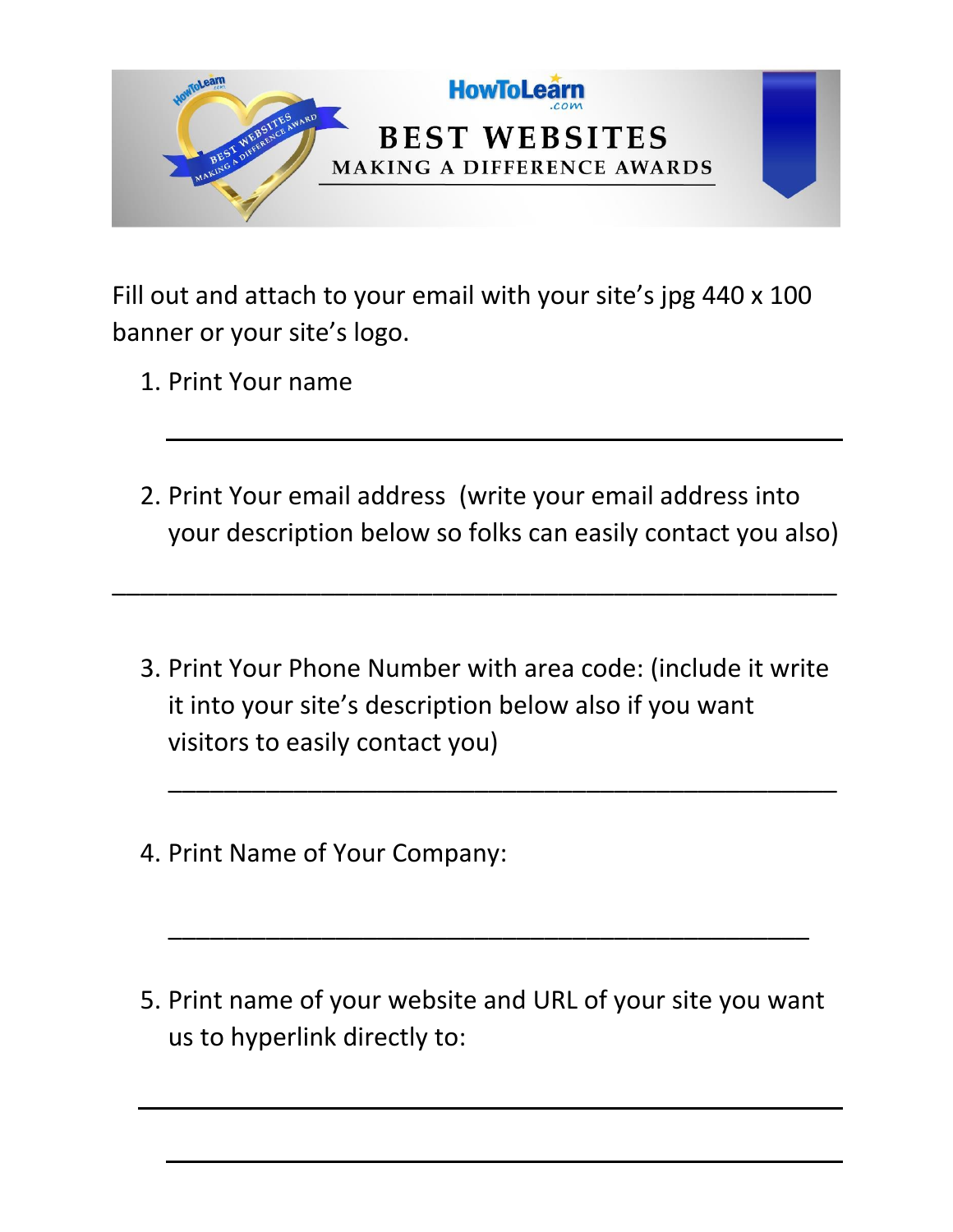- 6. Provide a 50 word description of your site, include your phone number and email address so people can contact you. Plus and OFFER SOMETHING COMPLIMENTARY TO VISITORS. Sites who offer something complimentary often see higher click through conversion.
- 7. Tell us which Awards Category You Want to Be Placed in, and within that which specific category: For example: Best Summer Camps Making a Difference Awards and inside that Best Horseback Riding Camps.

\_\_\_\_\_\_\_\_\_\_\_\_\_\_\_\_\_\_\_\_\_\_\_\_\_\_\_\_\_\_\_\_\_\_\_\_\_\_\_\_\_\_\_\_\_\_\_\_\_\_\_\_

\_\_\_\_\_\_\_\_\_\_\_\_\_\_\_\_\_\_\_\_\_\_\_\_\_\_\_\_\_\_\_\_\_\_\_\_\_\_\_\_\_\_\_\_\_\_\_\_\_\_\_\_

\_\_\_\_\_\_\_\_\_\_\_\_\_\_\_\_\_\_\_\_\_\_\_\_\_\_\_\_\_\_\_\_\_\_\_\_\_\_\_\_\_\_\_\_\_\_\_\_\_\_\_\_

\_\_\_\_\_\_\_\_\_\_\_\_\_\_\_\_\_\_\_\_\_\_\_\_\_\_\_\_\_\_\_\_\_\_\_\_\_\_\_\_\_\_\_\_\_\_\_\_\_\_\_\_

\_\_\_\_\_\_\_\_\_\_\_\_\_\_\_\_\_\_\_\_\_\_\_\_\_\_\_\_\_\_\_\_\_\_\_\_\_\_\_\_\_\_\_\_\_\_\_\_\_\_\_\_

- 8. **Attach your site's JPG logo or 440 x 100 jpg banner** along with the application to the email with this entry form so we can publish that with your site's decription and the testimonial.
- 9. Write one short testimonial that you have with a name and city attached if possible **showing how your site has made a difference in someone's life.** This is called social proof and visitors like to see that your site is making a difference.

\_\_\_\_\_\_\_\_\_\_\_\_\_\_\_\_\_\_\_\_\_\_\_\_\_\_\_\_\_\_\_\_\_\_\_\_\_\_\_\_\_\_\_\_\_\_\_\_

\_\_\_\_\_\_\_\_\_\_\_\_\_\_\_\_\_\_\_\_\_\_\_\_\_\_\_\_\_\_\_\_\_\_\_\_\_\_\_\_\_\_\_\_\_\_\_\_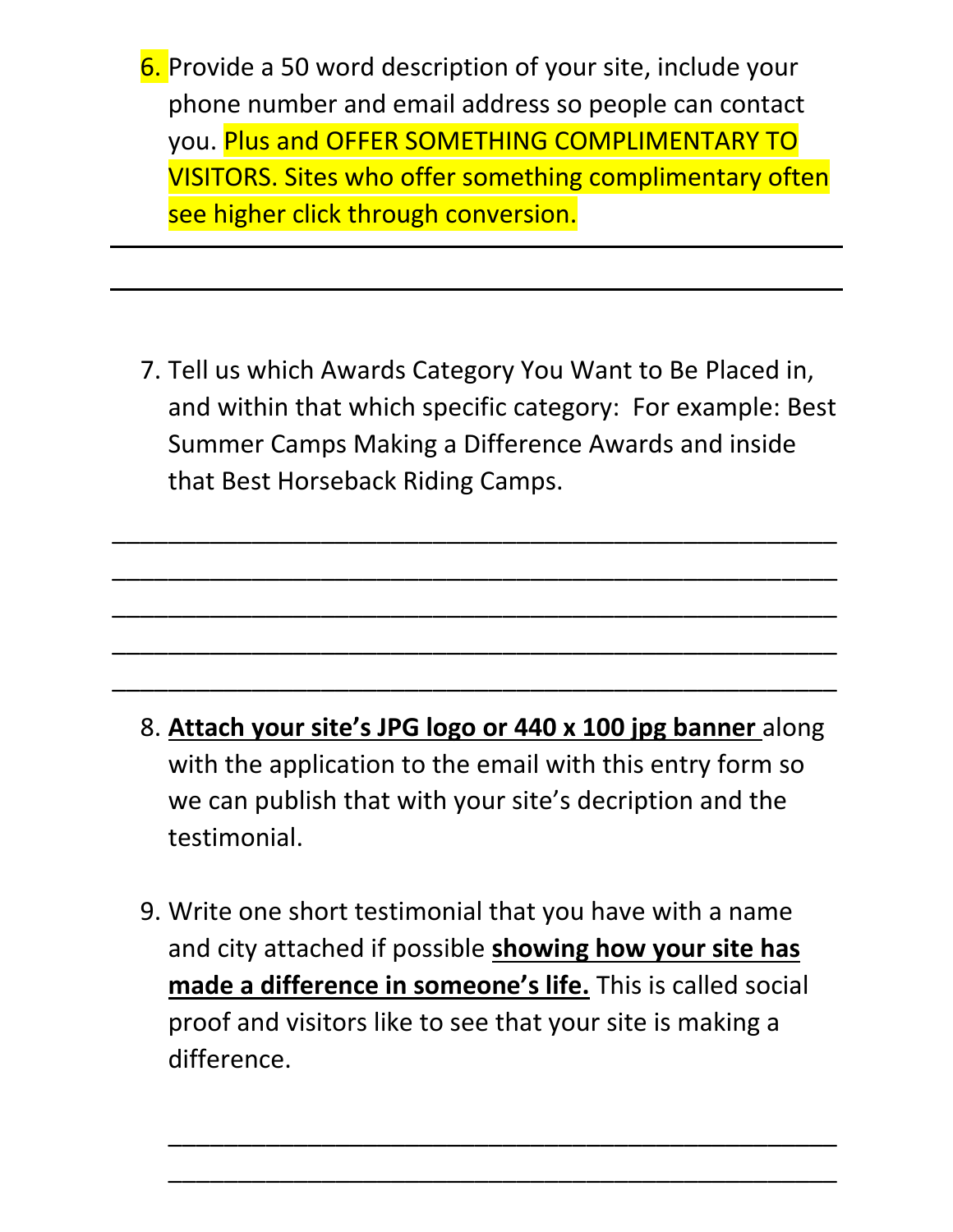10. Sign up for our newsletter here and Select **PARENTING SUCCESS** NEWSLETTER – THEN BE SURE AND CONFIRM THE SUBSRIPTION. That way you are notified when the Best Websites Awards list is published.

\_\_\_\_\_\_\_\_\_\_\_\_\_\_\_\_\_\_\_\_\_\_\_\_\_\_\_\_\_\_\_\_\_\_\_\_\_\_\_\_\_\_\_\_\_\_\_\_

\_\_\_\_\_\_\_\_\_\_\_\_\_\_\_\_\_\_\_\_\_\_\_\_\_\_\_\_\_\_\_\_\_\_\_\_\_\_\_\_\_\_\_\_\_\_\_\_

\_\_\_\_\_\_\_\_\_\_\_\_\_\_\_\_\_\_\_\_\_\_\_\_\_\_\_\_\_\_\_\_\_\_\_\_\_\_\_\_\_\_\_\_\_\_\_\_

\_\_\_\_\_\_\_\_\_\_\_\_\_\_\_\_\_\_\_\_\_\_\_\_\_\_\_\_\_\_\_\_\_\_\_\_\_\_\_\_\_\_\_\_\_\_\_\_

\_\_\_\_\_\_\_\_\_\_\_\_\_\_\_\_\_\_\_\_\_\_\_\_\_\_\_\_\_\_\_\_\_\_\_\_\_\_\_\_\_\_\_\_\_\_\_\_

NEWSLETTER – [SIGN UP AS PARENT AND BE SURE TO WATCH](http://www.howtolearn.com/start/newsletters)  [YOUR EMAIL SO YOU CAN CONFIRM THE FREE SUBSCRIPTION.](http://www.howtolearn.com/start/newsletters)

Newsletter: <http://www.howtolearn.com/start/newsletters>

- 11. We will send you your Best Websites Making a Difference Award when you receive it. Display it proudly and place it on your home page with a hyperlink behind it to HowtoLearn.com. The mutual linking between our sites is required to receive the making a difference award.
- 12. We suggest to everyone that you **issue a free press** release once you receive your award and the list is published showing that you are the proud recipient of the HowtoLearn.com Best Websites Making a Difference Award, then link back to the Award List that your website is on. This assures that your site receives even more exposure because the press release is published by the search engines too.